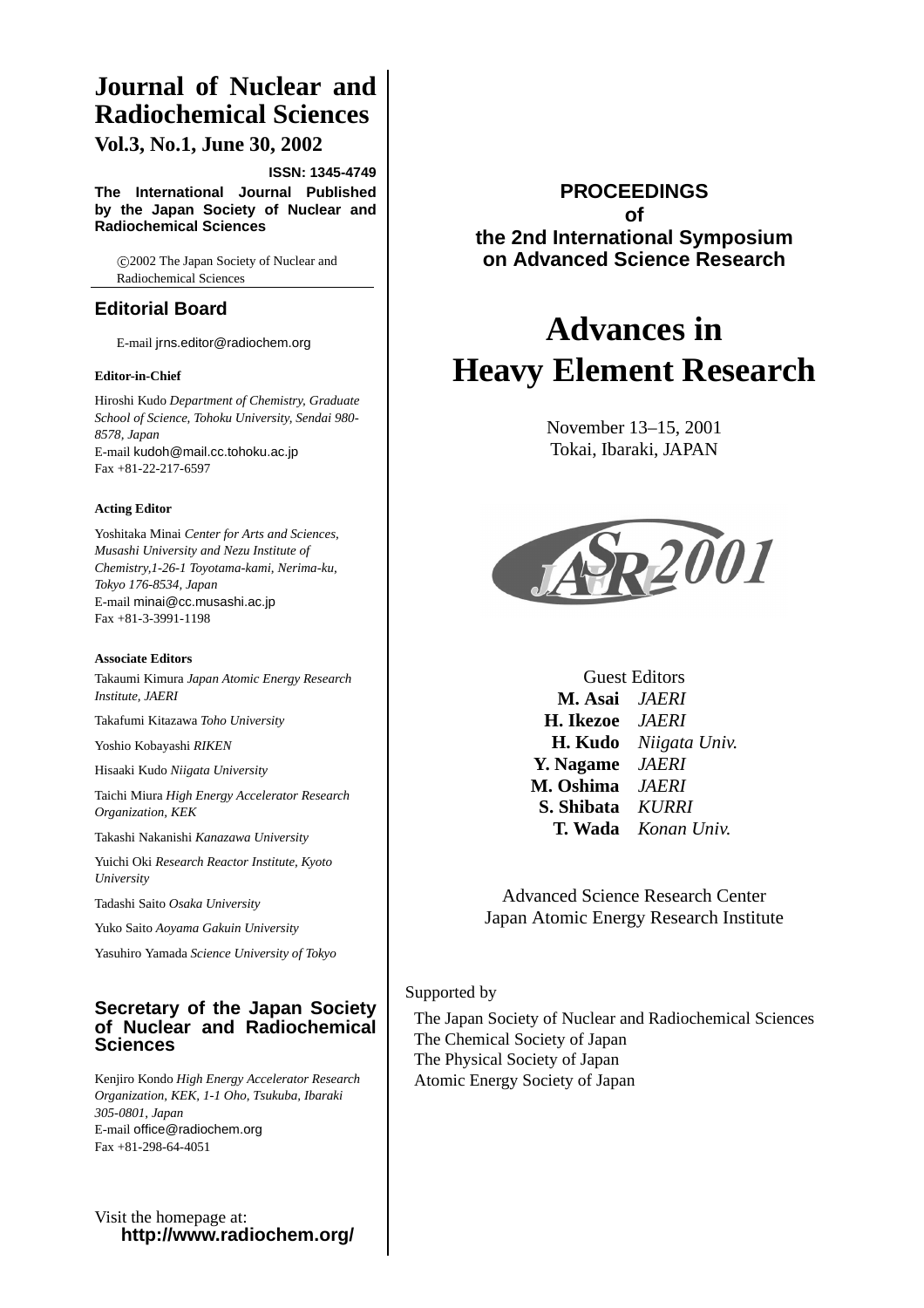# **CONTENTS**

#### **Session A: Synthesis of Superheavy Elements**

| <b>SHE Research at GSI</b> — Achievements and Plans <sup>*</sup>                                                                                                                                                                                                                                                                                                                                                                                                                                                                   |                |
|------------------------------------------------------------------------------------------------------------------------------------------------------------------------------------------------------------------------------------------------------------------------------------------------------------------------------------------------------------------------------------------------------------------------------------------------------------------------------------------------------------------------------------|----------------|
| Synthesis and Properties of Even-even Isotopes with $Z = 110-116$ in <sup>48</sup> Ca Induced Reactions <sup>*</sup>                                                                                                                                                                                                                                                                                                                                                                                                               | $\blacksquare$ |
|                                                                                                                                                                                                                                                                                                                                                                                                                                                                                                                                    | 5              |
| <b>Production of Super Heavy Elements at GANIL: Present Status and Perspectives</b><br>S. Grévy and FULIS collaboration: N. Alamanos, N. Amar, J. C. Angélique, R. Anne, G. Auger, F. Becker,<br>R. Dayras, A. Drouart, J. M. Fontbonne, A. Gillibert, D. Guerreau, F. Hanappe, R. Hue, A. S. Lalleman,<br>T. Legou, R. Lichtenthäler, E. Liénard, W. Mittig, F. De Oliveira, N. Orr, G. Politi, Z. Sosin, M. G.<br>Saint-Laurent, J. C. Steckmeyer, C. Stodel, J. Tillier, R. de Tourreil, A. C. C. Villari, J. P. Wieleczko, and | 9              |
| New Approach to Description of Fusion-fission Dynamics in Super-heavy Element Formation                                                                                                                                                                                                                                                                                                                                                                                                                                            |                |
|                                                                                                                                                                                                                                                                                                                                                                                                                                                                                                                                    | -13            |
| <b>Fusion Mechanism in Superheavy Mass Region</b><br>Y. Aritomo                                                                                                                                                                                                                                                                                                                                                                                                                                                                    |                |
| A Dynamical Approach to Heavy-ion Fusion: ${}^{48}Ca + {}^{244}Pu$                                                                                                                                                                                                                                                                                                                                                                                                                                                                 |                |
|                                                                                                                                                                                                                                                                                                                                                                                                                                                                                                                                    |                |
| <b>Formation of Superheavy Elements and Ternary Fission Fragment Mass Distribution</b>                                                                                                                                                                                                                                                                                                                                                                                                                                             |                |
| V. Yu. Denisov                                                                                                                                                                                                                                                                                                                                                                                                                                                                                                                     | 23             |

## **Session B: Fusion and Fission of Heavy Nuclei**

| The Effects of Deformed Projectile in Threshold Anomaly and Fusion Reaction for ${}^{19}F + {}^{208}Pb$ System <sup>*</sup>    |    |
|--------------------------------------------------------------------------------------------------------------------------------|----|
|                                                                                                                                | 27 |
| Role of Entrance-channel Dynamics in Heavy Element Synthesis*                                                                  |    |
| D. J. Hinde, A. C. Berriman, R. D. Butt, M. Dasgupta, I. I. Gontchar, C. R. Morton, A. Mukherjee, and                          |    |
| and a complete complete that the complete complete the complete complete complete the complete complete the co<br>J. O. Newton | 31 |
| Dependence of Heavy-ion Fusion Reaction on Nuclear Deformation and Nuclear Shell Structure                                     |    |
|                                                                                                                                | 39 |
| <b>Nuclear Shapes in Complex Fission Phenomena*</b>                                                                            |    |
|                                                                                                                                | 43 |
| <b>Experiments on Fission Dynamics with Relativistic Heavy-ion Beams*</b>                                                      |    |
| K.-H. Schmidt, P. Armbruster, J. Benlliure, C. Böckstiegel, A. Botvina, H.-G. Clerc, T. Enqvist, A. Grewe,                     |    |
| A. Heinz, A. R. Junghans, B. Jurado, J. Müller, M. V. Ricciardi, F. Rejmund, S. Steinhäuser, and B. Voss                       | 51 |
| <b>Fusion-fission of Superheavy Nuclei</b>                                                                                     |    |
| M. G. Itkis, A. A. Bogatchev, I. M. Itkis, M. Jandel, J. Kliman, G. N. Kniajeva, N. A. Kondratiev, I. V.                       |    |
| Korzyukov, E. M. Kozulin, L. Krupa, Yu. Ts. Oganessian, I. V. Pokrovski, V. A. Ponomarenko, E. V.                              |    |
| Prokhorova, A. Ya. Rusanov, V. M. Voskresenski, A. A. Goverdovski, F. Hanappe, T. Materna, N. Rowley,                          |    |
|                                                                                                                                | 57 |
| Systematic Studies of Asymmetric Mass Distributions in Proton-induced Fission of Actinides                                     |    |
| S. Goto, D. Kaji, I. Nishinaka, Y. Nagame, S. Ichikawa, K. Tsukada, M. Asai, H. Haba, S. Mitsuoka, K. Nishio,                  |    |
| M. Sakama, Y. L. Zhao, K. Sueki, M. Tanikawa, K. Takamiya, H. Kudo, and H. Nakahara                                            | 63 |

<sup>∗</sup>Invited talk in this symposium.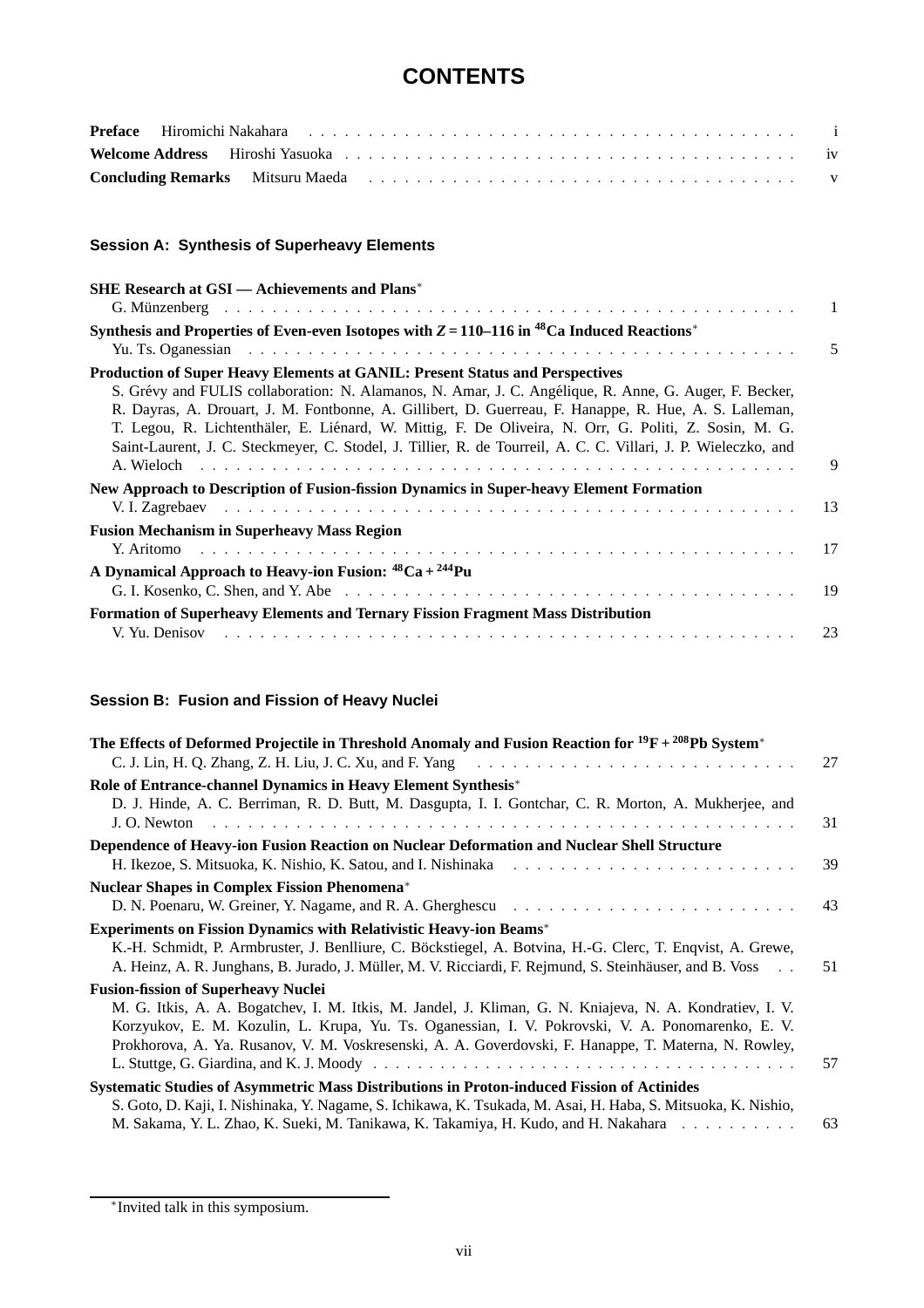| Dynamics of Fission Modes Studied with the 3-dimensional Langevin Equation                                                                                 |     |
|------------------------------------------------------------------------------------------------------------------------------------------------------------|-----|
|                                                                                                                                                            | 67  |
| The Multi-dimensional Langevin Approach to the Description of Fusion-fission Reactions                                                                     |     |
|                                                                                                                                                            | 71  |
| Lifetime of Heavy Composite Systems Formed by Fusion between Heavy Nuclei                                                                                  |     |
|                                                                                                                                                            | 77  |
| <b>Spectroscopy with Giant Trinuclear Molecules</b>                                                                                                        |     |
| $\mathcal{S}$ . Misicu, P. O. Hess, and W. Greiner $\ldots \ldots \ldots \ldots \ldots \ldots \ldots \ldots \ldots \ldots \ldots \ldots \ldots$            | 81  |
| Production Cross Sections of <sup>261</sup> Rf and <sup>262</sup> Db in Bombardments of <sup>248</sup> Cm with <sup>18</sup> O and <sup>19</sup> F Ions    |     |
| Y. Nagame, M. Asai, H. Haba, S. Goto, K. Tsukada, I. Nishinaka, K. Nishio, S. Ichikawa, A. Toyoshima,                                                      |     |
| K. Akiyama, H. Nakahara, M. Sakama, M. Schädel, J. V. Kratz, H. W. Gäggeler, and A. Türler                                                                 | 85  |
| Effects of Nuclear Deformation on the Fusion Probability in the Reactions of <sup>76</sup> Ge + <sup>150</sup> Nd and <sup>82</sup> Se + <sup>nat</sup> Ce |     |
| Katsuhisa Nishio, Hiroshi Ikezoe, Shin-ichi Mitsuoka, Ken-ichirou Satou, and S. C. Jeong                                                                   | 89  |
| <b>Evaluation of Prompt Neutron Spectra from Fission of Americium Isotopes</b>                                                                             |     |
|                                                                                                                                                            | 93  |
| Multi-modal Study of Angular Momentum Distribution of Fission Fragments as a Result of Bending Modes                                                       |     |
|                                                                                                                                                            | 95  |
| Systematic Study of Anomalous Fragment Anisotropies in Near- and Sub-barrier Fusion-fission Reactions                                                      |     |
|                                                                                                                                                            | 99  |
| <b>Fission Characteristics of Individual Deformation Paths in Heavy Elements</b>                                                                           |     |
| Y. L. Zhao, I. Nishinaka, Y. Nagame, K. Tsukada, K. Sueki, M. Tanikawa, S. Goto, and H. Nakahara                                                           | 103 |

## **Session C: Chemistry of Heavy Actinide and Transactinide Elements**

| Atomic and Molecular Structure Calculations for Superheavy Elements*                                                                                                                                                                                                                                                         |     |
|------------------------------------------------------------------------------------------------------------------------------------------------------------------------------------------------------------------------------------------------------------------------------------------------------------------------------|-----|
|                                                                                                                                                                                                                                                                                                                              | 109 |
| The Chemistry of Transactinide Elements — Experimental Achievements and Perspectives*                                                                                                                                                                                                                                        |     |
|                                                                                                                                                                                                                                                                                                                              | 113 |
| SISAK Liquid-Liquid Extraction Experiments with Preseparated <sup>257</sup> Rf <sup>*</sup>                                                                                                                                                                                                                                  |     |
| Jon Petter Omtvedt, J. Alstad, H. Breivik, J. E. Dyve, K. Eberhardt, C. M. Folden III, T. Ginter, K. E.<br>Gregorich, E. A. Hult, M. Johansson, U. W. Kirbach, D. M. Lee, M. Mendel, A. Nähler, V. Ninov, L. A.<br>Omtvedt, J. B. Patin, G. Skarnemark, L. Stavsetra, R. Sudowe, N. Wiehl, B. Wierczinski, P. A. Wilk, P. M. | 121 |
| Radiochemical Investigations at the FLNR                                                                                                                                                                                                                                                                                     |     |
| S. N. Dmitriev, Yu. Ts. Oganessian, and M. G. Itkis $\ldots \ldots \ldots \ldots \ldots \ldots \ldots \ldots \ldots \ldots \ldots \ldots$                                                                                                                                                                                    | 125 |
| <b>Status and Prospects of Heavy Element Nuclear Chemistry Research at JAERI</b>                                                                                                                                                                                                                                             |     |
| Y. Nagame, M. Asai, H. Haba, K. Tsukada, S. Goto, M. Sakama, I. Nishinaka, A. Toyoshima, K. Akiyama,                                                                                                                                                                                                                         |     |
|                                                                                                                                                                                                                                                                                                                              | 129 |
| Relativistic Quantum Chemistry of the Superheavy Elements. Closed-Shell Element 114 as a Case Study.*                                                                                                                                                                                                                        |     |
|                                                                                                                                                                                                                                                                                                                              | 133 |
| <b>Theoretical Predictions of Properties and Chemical Behavior of Superheavy Elements*</b>                                                                                                                                                                                                                                   |     |
| V. Pershina                                                                                                                                                                                                                                                                                                                  | 137 |
| Anion-exchange Behavior of Rf in HCl and HNO <sub>3</sub> Solutions                                                                                                                                                                                                                                                          |     |
| H. Haba, K. Tsukada, M. Asai, S. Goto, A. Toyoshima, I. Nishinaka, K. Akiyama, M. Hirata, S. Ichikawa,<br>Y. Nagame, Y. Shoji, M. Shigekawa, T. Koike, M. Iwasaki, A. Shinohara, T. Kaneko, T. Maruyama, S. Ono,<br>H. Kudo, Y. Oura, K. Sueki, H. Nakahara, M. Sakama, A. Yokoyama, J. V. Kratz, M. Schädel, and W. Brüchle | 143 |
| The Ionic Radius of $No^{3+}$                                                                                                                                                                                                                                                                                                |     |
| A. Bilewicz                                                                                                                                                                                                                                                                                                                  | 147 |
| <b>Study of Metallofullerenes Encapsulating Actinides</b>                                                                                                                                                                                                                                                                    |     |
| Kazuhiko Akiyama, Keisuke Sueki, Kazuaki Tsukada, Tsuyoshi Yaita, Yoko Miyake, Hiromitsu Haba, Masato<br>Asai, Takeshi Kodama, Koichi Kikuchi, Tsutomu Ohtsuki, Yuichiro Nagame, Motomi Katada, and Hiromichi                                                                                                                |     |
|                                                                                                                                                                                                                                                                                                                              | 151 |

<sup>∗</sup>Invited talk in this symposium.